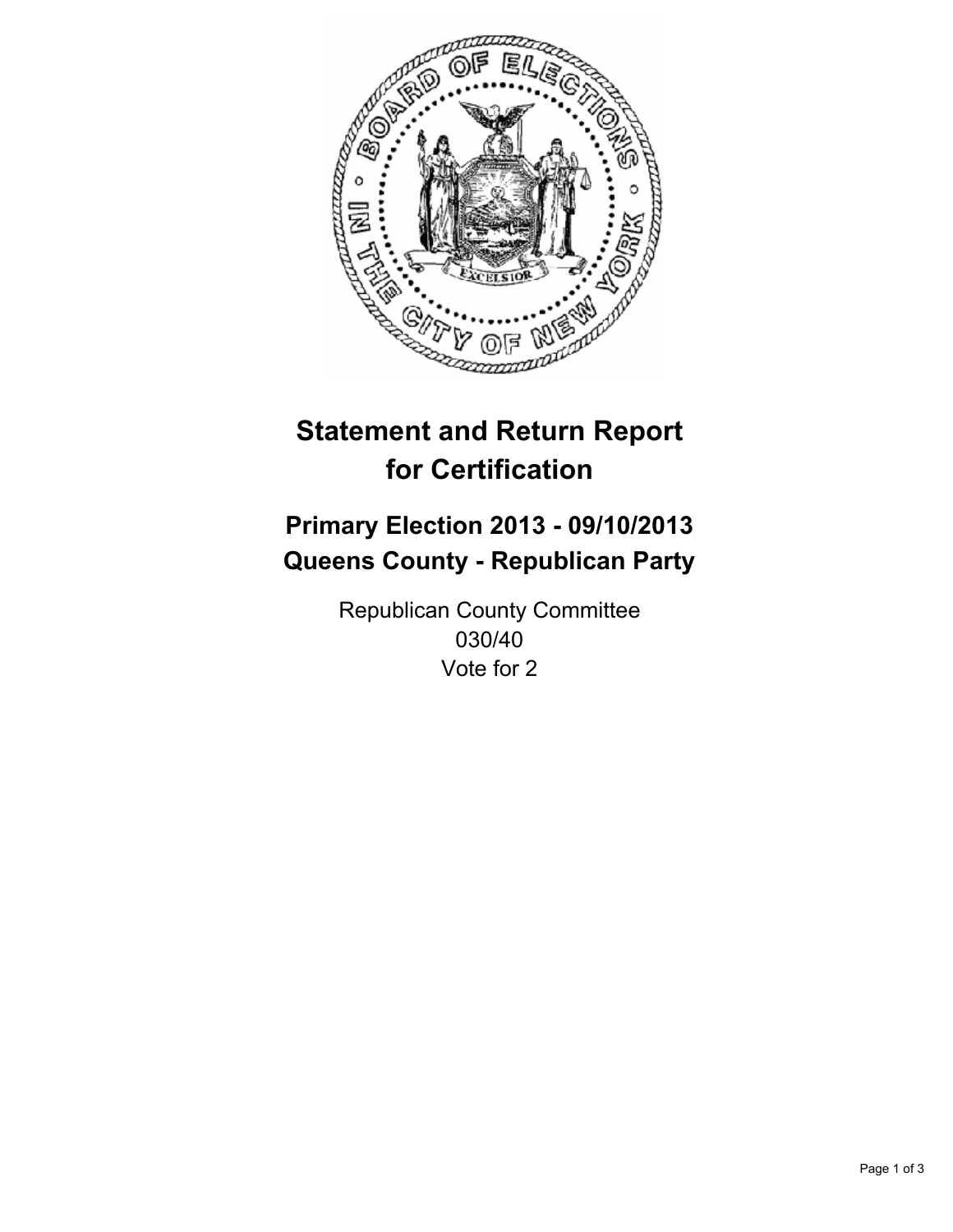

## **Assembly District 40**

| 0        |
|----------|
| $\Omega$ |
| 0        |
| $\Omega$ |
|          |
| 22       |
| 16       |
| 15       |
| 10       |
| 63       |
|          |